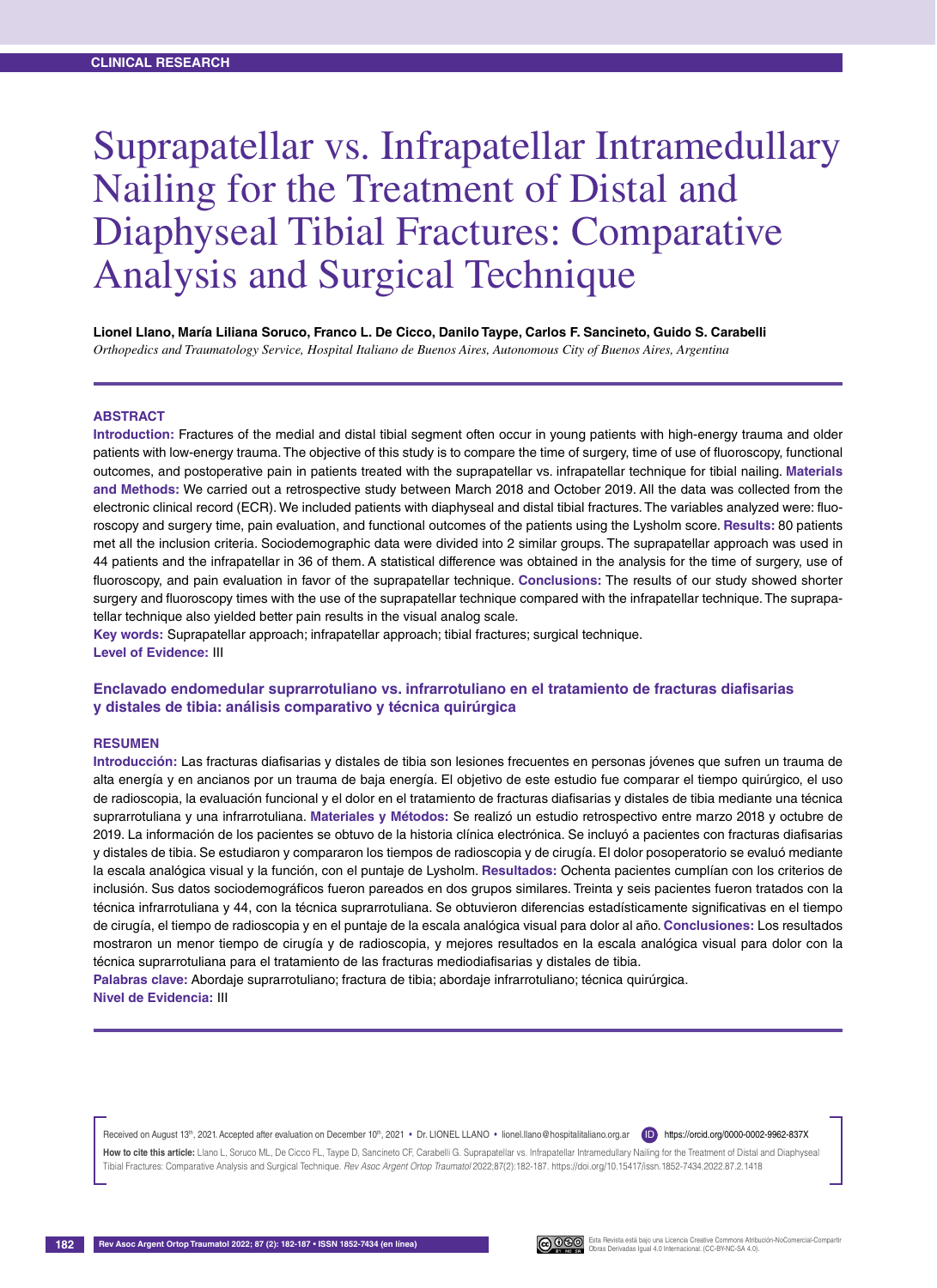## **INTRODUCTION**

Distal and diaphyseal tibial fractures are frequent injuries in young people who suffer high-energy trauma and in the elderly due to low-energy trauma. The most frequent procedure to treat them is intramedullary nailing of the tibia. $<sup>1</sup>$ </sup>

The use of the suprapatellar technique for nailing the tibia in proximal segment fractures has been well studied. Fluoroscopy time, postoperative pain, and functional outcomes have been evaluated with this technique and compared with the infrapatellar approach.<sup>1,2</sup>

On the other hand, the publications on the use of the suprapatellar technique to treat fractures of the tibia in diaphyseal and distal segments are scarcer, and report variable results in terms of postoperative pain, functionality, and clinical evolution.<sup>3-5</sup>

The objective of this study was to compare the surgical time, the evolution of pain, the functional evaluation, and the use of radioscopy in the treatment of diaphyseal and distal fractures of the tibia with the suprapatellar and infrapatellar techniques. In addition, we described the surgical technique and presented a literature review.

## **MATERIALS AND METHODS**

A retrospective cohort study was carried out between March 2018 and October 2019. All patients were treated by the same surgical team, at our institution, a level I trauma center.

The selection of the implant and its approach was not randomized. Both placement systems were available as of the aforementioned date and were selected based on the experience of the surgeon.

Patient information was obtained from the electronic health records. Inclusion criteria were: age 18-70 years, skeletal maturity, involvement of the diaphyseal or distal segment of the tibia, open or closed tibial fracture treatable with intramedullary nailing, isolated tibial fractures, and a minimum postoperative follow-up of 12 months. The exclusion criteria were: proximal tibia fractures, pathological fractures, polytraumatized patients, and skeletally immature patients.

Radioscopy time was evaluated in seconds and surgery time in minutes.

Postoperative pain was determined using the visual analog scale. Functional evaluation was performed with the Lysholm score in the postoperative period, at one year of follow-up.

#### **Statistical analysis**

The medians and interquartile ranges between quantitative variables were evaluated with a range of 25-75. The Wilcoxon test was applied for quantitative variables.

The chi-square test was used to compare the qualitative and functional variables of the patients. A p value <0.05 was considered statistically significant.

For the statistical analysis, the Stata 13TM program (Stata Corp., College Station, Texas, USA) was used.

#### **SURGICAL TECHNIQUE**

The procedure begins with the patient in the supine position, under regional anesthesia, on a radiolucent surgical table. With radioscopy, it is feasible to evaluate the reduction maneuvers before the surgical procedure, which will be useful during the operation.

After the corresponding asepsis and under surgical conditions, the procedure begins with the placement of a cushion under the hamstring, in such a way as to achieve a semi-extension position to facilitate the procedure of entering the joint. It should be noted that the size of the cushion is not uniform and will depend on the dimensions of the limb to be treated (Figure 1).

Surgical access is then carried out through a skin incision of approximately 3 cm in the longitudinal direction and 2 cm above the superior pole of the patella. It is important to make the incision in a single plane that encompasses the skin tissue, the cellular tissue and finally the quadriceps tendon.

After performing the approach, the entry of the protection cannula can be facilitated with the prior introduction of tissue scissors so that, if there is abundant synovial tissue, an adequate path is achieved (Figure 2).

Once the protection cannula, covered with an external layer of silicone, has been inserted, it is fixed to the femur with a pin and its corresponding guide hole in the cannula, to prevent its expulsion.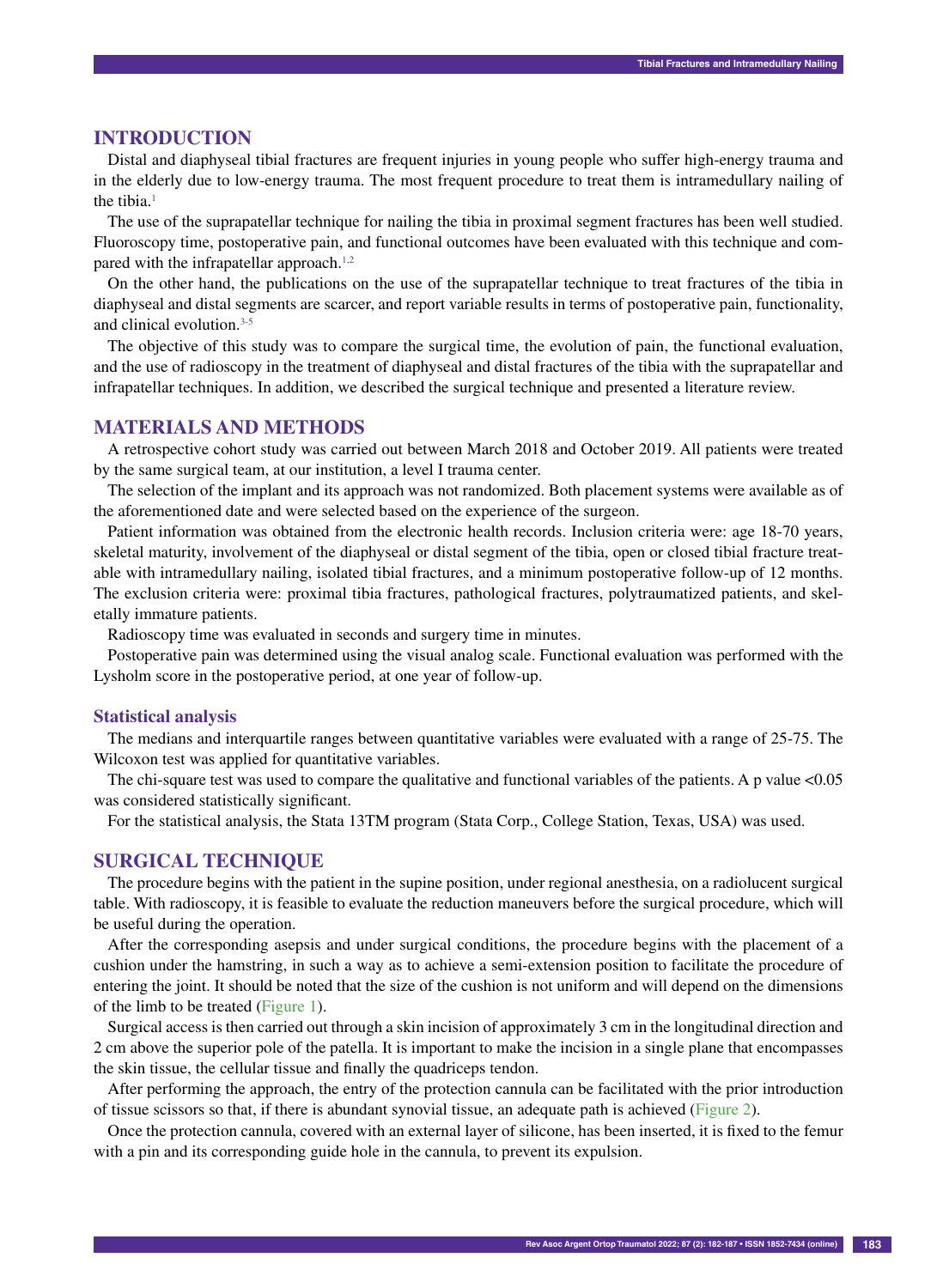

**Figure 1.** Limb in semi-extension, with placement of a cushion in the hamstring and suprapatellar system with guide wire in position.



**Figure 2.** Cannula system, silicone sheath, and wire guide for the suprapatellar approach.

We then proceed with the search for the entry point under radioscopic vision. Manipulating the protection cannula is necessary to allow access to said point (Figure 3).

After achieving the entry point, which will be penetrated by the guide pin, the drill sleeve is removed and the entry point is subsequently created with a drill bit. Said entry hole can be made manually or with a motor, depending on the characteristics of the bone (Figure 4).

Finally, the drilling guide will be placed, taking special care to avoid expulsion of the tissue protection cannula. Depending on the fracture pattern, the drilling of the medullary canal will continue, as well as the maneuvers to reduce the fracture line(s).

Finally, and after inserting the intramedullary nail with its corresponding locking guide, we proceed with the locking of the nail and the subsequent removal of the instruments. If the surgeon prefers, the nail closure plug can be placed through the tissue protection cannula.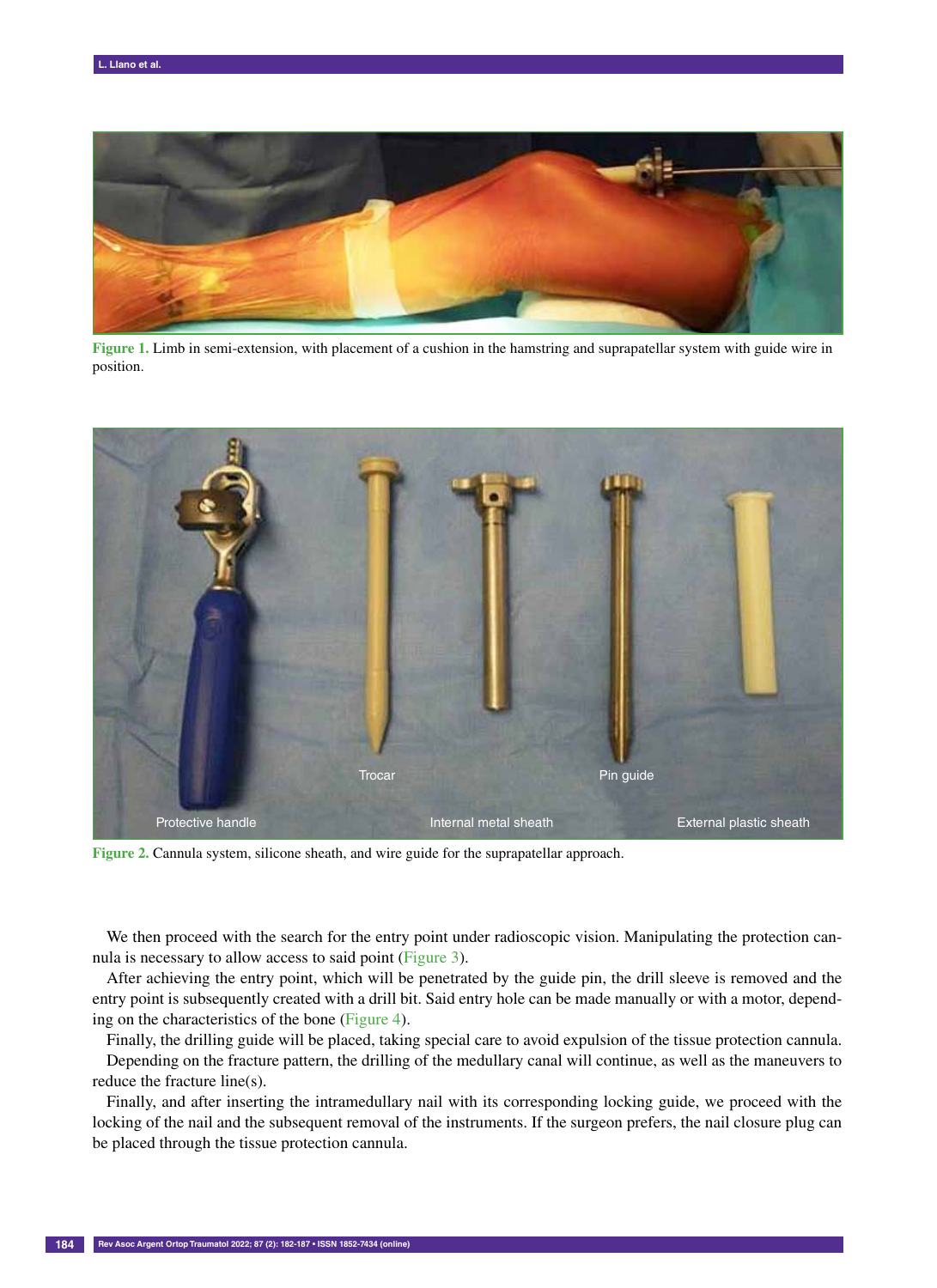

**Figure 3.** Anteroposterior and lateral fluoroscopic images with the use of the suprapatellar system and placement of the guide wire at the appropriate entry point.



**Figure 4.** Anteroposterior and lateral fluoroscopic images with the removal of the guide wire sheath and placement of a drill bit to drill the implant entry site.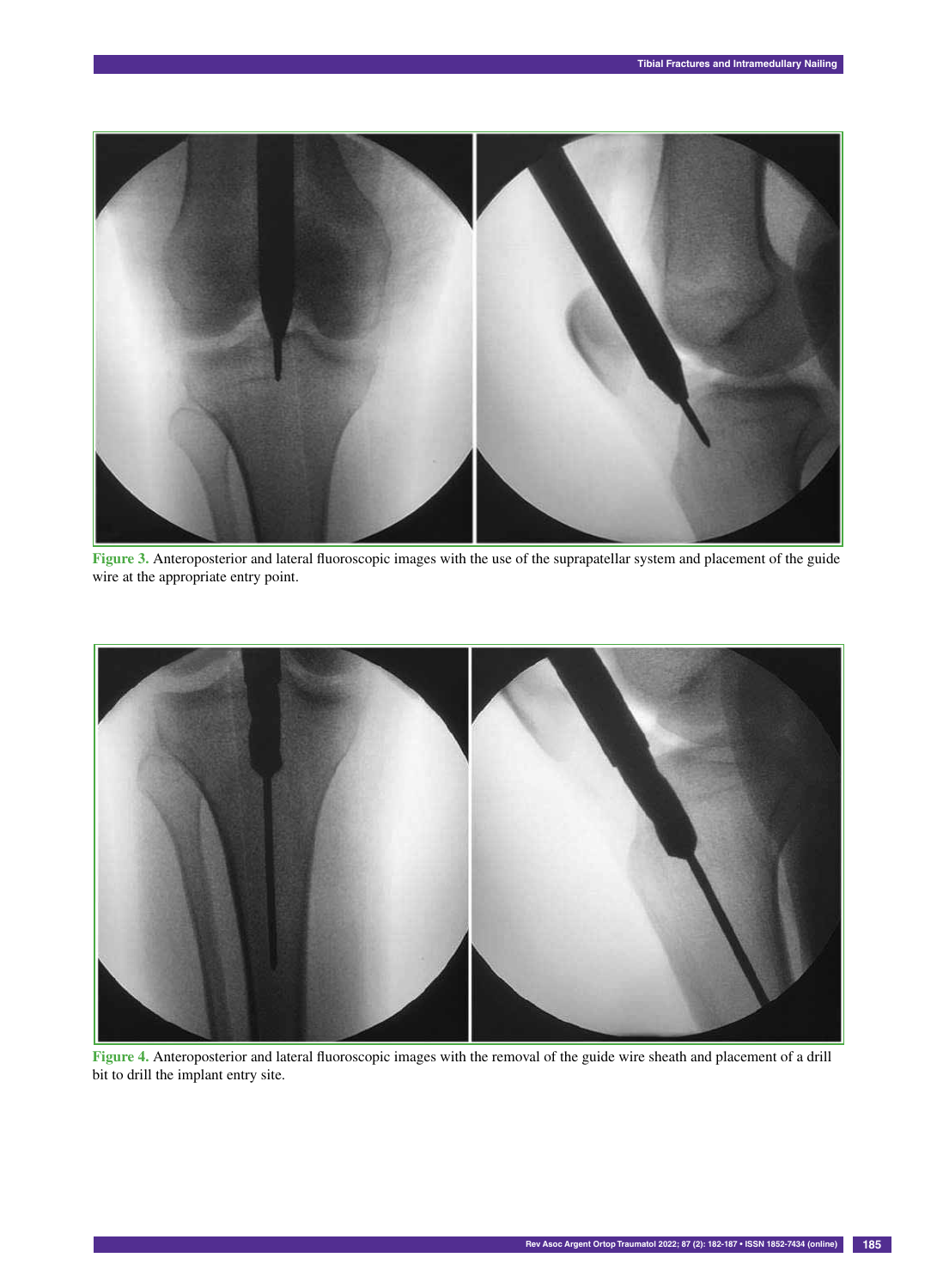It is essential to carry out a profuse lavage of the joint in order to remove debris that could have been retained in the joint.

The wound is closed by planes, using a strong suture for the tendinous plane and a smaller suture for the superficial planes.

Finally, skin asepsis and the placement of the appropriate bandage are performed.

## **RESULTS**

Eighty patients met the inclusion criteria. Sociodemographic data were paired in two similar groups. Thirty-six patients were treated with the infrapatellar technique and 44 with the suprapatellar technique. The mean age of the group with the suprapatellar technique was 48 (range 33-64) and that of the other group, 46 (range 32-68). 83% (67 patients) had a midshaft tibial fracture and 17% (13 patients) a distal tibial fracture.

The mean surgery time was 90 min (range 72-107) in patients undergoing the suprapatellar technique ( $n = 44$ ) and 106 min (range 71-172) in those operated on with the infrapatellar technique ( $n = 36$ ). In the corresponding statistical analysis, the difference was significant ( $p = 0.008$ ).

The fluoroscopy use time was 94.5 s (range 71.5-172.5) for the suprapatellar technique ( $n = 44$ ) and 204.5 s (range 152.5-262) for the other technique ( $n = 36$ ), also with a significant difference ( $p = 0.0001$ ).

Regarding pain assessment at one year of follow-up, the mean visual analog score of patients treated with the suprapatellar technique ( $n = 44$ ) was 2 (range 1-3), while in the group treated with the infrapatellar technique ( $n =$ 36) it was 3 (range 2-5), with a significant difference ( $p = 0.01$ ).

The Lysholm functional score at one year's follow-up did not show significant differences between both techniques ( $p = 0.153$ ). Despite this, their absolute values were different, with a mean score of 89 (range 79-96) for the suprapatellar technique (n = 44) and 86.5 (range 77-92) for the infrapatellar technique (n = 36).

#### **DISCUSSION**

The results of our study coincide with those of most of the published articles. The shorter fluoroscopy and surgery times with the suprapatellar technique are well documented in the literature.<sup>2,3,6</sup> These results are reflected both in fractures of the proximal tibia, its original indication, as well as in the diaphyseal and distal segments of the tibia.

The functional assessment and the evolution of pain in these patients yielded dissimilar results in the different literature reports.<sup>3-5,7</sup> Some refer that there was no significant difference in knee functionality and range of motion, as reflected in our study. On the other hand, studies such as the one by Cui et al. observed improvements in the range of motion of the knee with the suprapatellar technique compared to the infrapatellar technique.<sup>8</sup> Regarding the evaluation of pain, in our study, the evaluation of the pain one year after surgery revealed significant differences in favor of the infrapatellar technique, as reported largely in the literature. In a large series with a retrospective design and a follow-up of 3.8 years, Isaac et al. reported that they found no difference between both techniques when evaluating postoperative pain.<sup>9</sup>

In all the patients in our cohort, the fracture had consolidated at one year of follow-up, without associated complications. The aforementioned studies did not establish this variable as considerable when determining the selection of the approach, and this was reflected in the absence of said complication among our patients.

The limitations of this study are diverse; the main one is its retrospective cohort design with the disadvantages and biases that this entails compared to a prospective design. In addition, it could be considered that the number of patients evaluated is not one of the largest in the literature; however, having excluded the proximal segment, this value remains considerable and relevant.

### **CONCLUSION**

According to our study, the suprapatellar nailing technique proved to be safe and, in addition, significantly improved surgical and radioscopy times when compared to the infrapatellar technique. Likewise, better outcomes were demonstrated in the visual analog scale for pain.